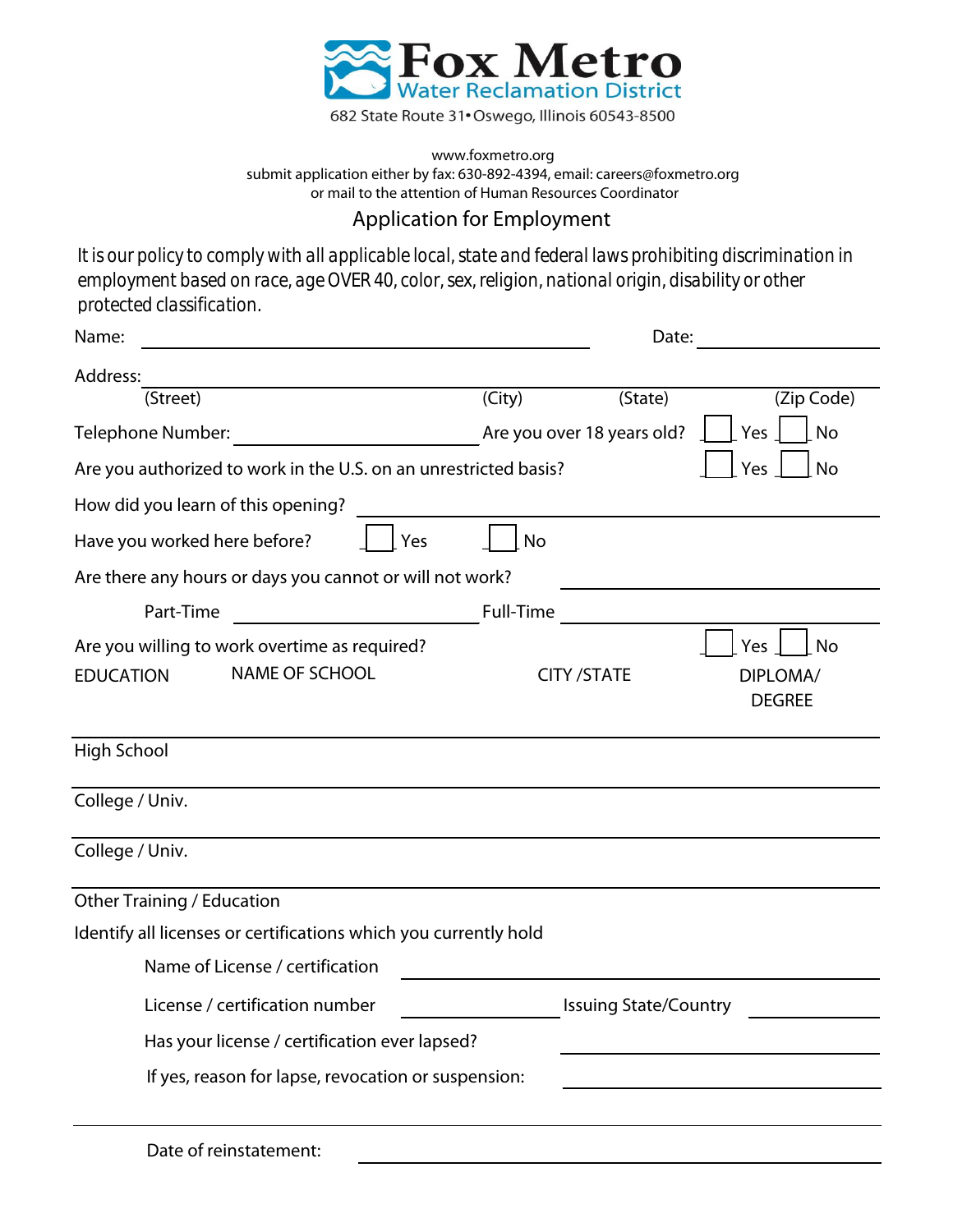In addition to your work history, what other experiences, skills, or qualifications would fit you for work at The District?

|                                                                                                                                                    |                                                      | Do you presently have any contractual restrictions from prior employers such as non-compete | Yes<br><b>No</b>         |  |  |  |
|----------------------------------------------------------------------------------------------------------------------------------------------------|------------------------------------------------------|---------------------------------------------------------------------------------------------|--------------------------|--|--|--|
|                                                                                                                                                    | that would affect your employment with The District? |                                                                                             |                          |  |  |  |
| 1)                                                                                                                                                 | Position Applied For:                                | 2)                                                                                          |                          |  |  |  |
| <u> 1980 - Jan Barbara Barbara, manazarta da kasas da kasas da kasas da kasas da kasas da kasas da kasas da kasa</u><br>Wage or salary desired? \$ |                                                      |                                                                                             | When can you start?      |  |  |  |
|                                                                                                                                                    |                                                      | COMPLETE WORK HISTORY - ALL EMPLOYERS FOR PAST TEN YEARS                                    |                          |  |  |  |
| <b>WORK HISTORY</b>                                                                                                                                |                                                      | May we contact your present employer?                                                       | Yes<br>No                |  |  |  |
| 1)                                                                                                                                                 |                                                      |                                                                                             |                          |  |  |  |
|                                                                                                                                                    | Most Recent or<br><b>Current Employer</b>            | Address                                                                                     | Telephone                |  |  |  |
|                                                                                                                                                    | <b>Date Started</b>                                  |                                                                                             | <b>Starting Position</b> |  |  |  |
|                                                                                                                                                    | Date Left                                            |                                                                                             | Position on Leaving      |  |  |  |
|                                                                                                                                                    | Name and Title of Supervisor                         |                                                                                             |                          |  |  |  |
|                                                                                                                                                    | Description of Duties                                | Reason for Leaving?                                                                         |                          |  |  |  |
| 2)                                                                                                                                                 |                                                      |                                                                                             |                          |  |  |  |
|                                                                                                                                                    | Last Previous Employer                               | Address                                                                                     | Telephone                |  |  |  |
|                                                                                                                                                    | <b>Date Started</b>                                  |                                                                                             | <b>Starting Position</b> |  |  |  |
|                                                                                                                                                    | Date Left                                            |                                                                                             | Position on Leaving      |  |  |  |
|                                                                                                                                                    | Name and Title of Supervisor                         |                                                                                             |                          |  |  |  |
|                                                                                                                                                    | <b>Description of Duties</b>                         | Reason for Leaving?                                                                         |                          |  |  |  |